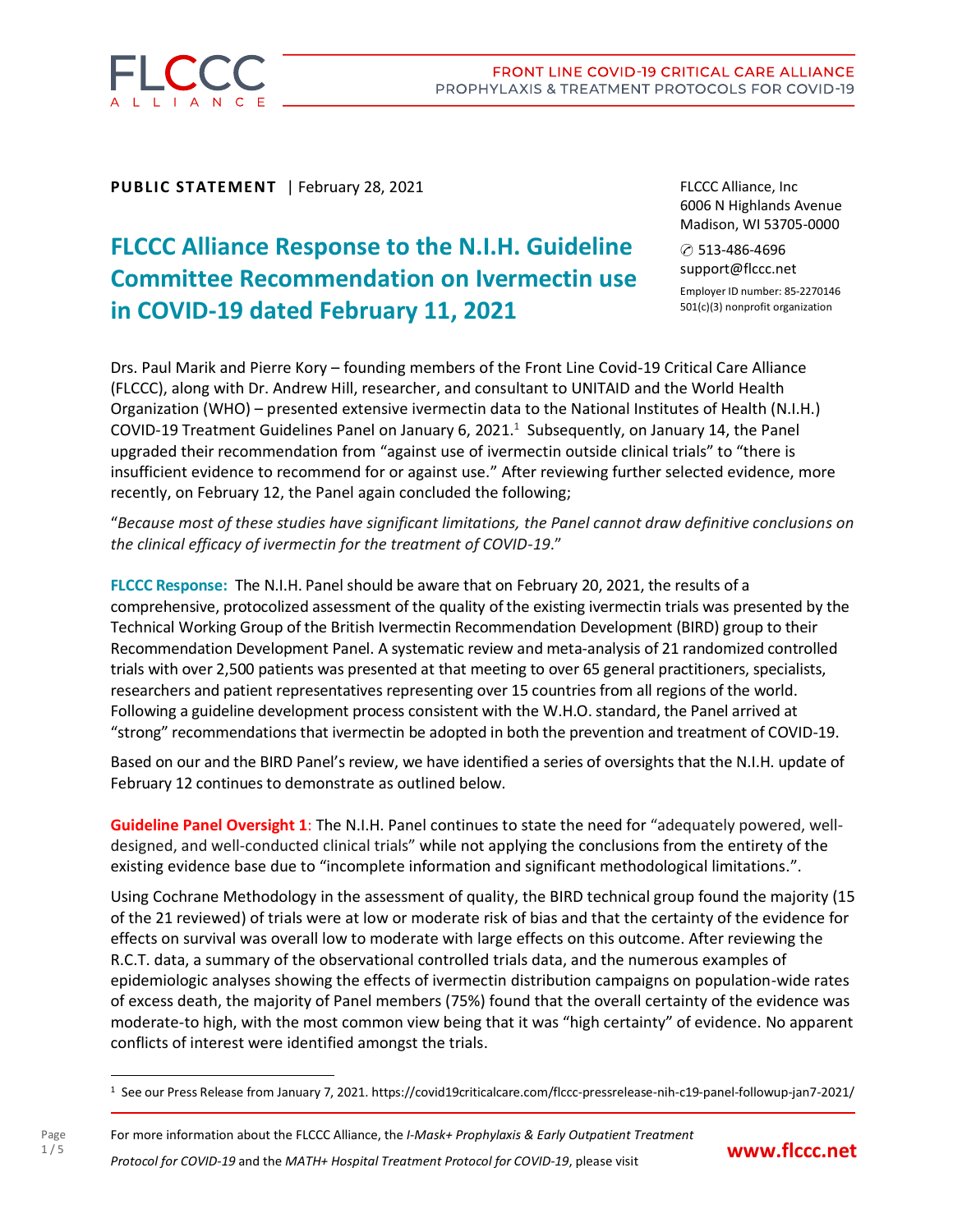

In addition, the persistent claim that even more trials need to be conducted is concerning given that, as of February 5, five more R.C.T. results were made available to the UNITAID team, with another 500 patient trial scheduled to report on February 23. This will bring the total number of patients included among the soon-to-be 23 completed R.C.T.'s to approach nearly 4,000 in February alone. We have been told that the W.H.O/UNITIAD team is willing to share these trials data with other regulatory agencies such as the N.I.H. if they so desire. With these rapidly accumulating trials data, we trust the N.I.H. will be able to support, at minimum, a cautious recommendation for use in the upcoming weeks.

### **Guideline Panel Oversight 2: The N.I.H. Panel excluded 9 of the 17 randomized controlled trial (R.C.T.) results presented by the FLCCC/UNITIAD presenters on January 6, 2021, with data on almost 1,100 patients**

- 3 *excluded* R.C.T.'s reported statistically significant reductions in mortality
- 4 separate *excluded* R.C.T.'s reported statistically significant reductions in viral clearance
- One included R.C.T. was mischaracterized as unblinded when it employed a single-blind design

### **Guideline Panel Oversight 3: The N.I.H. panel** *selectively* **included only a minority of observational controlled trials (OCT's);**

- 3 *excluded* OCT's reported statistically significant reductions in mortality (2) or viral clearance (1)
- 1 "negative" OCT was included despite numerous and widely criticized design, conduct, and interpretation flaws and the firing of multiple authors and supervisors of the study  $^{2,3}$
- 1 cited OCT did not note the use of sophisticated propensity-matching, a technique considered to match prospective R.C.T.'s accuracy. This was the only trial performed in the United States and reported a large reduction in mortality in hospitalized patients treated with ivermectin.

**Guideline Panel Oversight 4: Whereas a summary of trial limitations was listed, the Panel did not provide a summary of the 8 trial benefits;**

- 3 R.C.T.'s, (one double-blind, one open-label), with over 600 total patients, reported a statistically significant reduction in mortality, while the third found a near statistically significant reduction  $(p=.052)$
- 2 R.C.T.'s (one double-blind) found a statistically significant reduction in time to viral clearance
- 1 R.C.T. found a statistically significant reduction in viral load, days of anosmia, and days of cough
- 1 R.C.T. (double-blind) found a near statistically significant, large reduction in recovery time, p=.071
- Only 1 small R.C.T. reported a clinical benefit that did not approach statistical significance.



 $2$  <https://wayka.pe/essalud-retira-a-investigadores-tras-estudio-que-advierte-riesgos-en-3-medicamentos-para-covid/>

<sup>3</sup> [https://saludconlupa.com/noticias/replica-y-despido-este-es-el-segundo-informe-que-genero-la-salida-de-la-gerenta-de-investigacion-de](https://saludconlupa.com/noticias/replica-y-despido-este-es-el-segundo-informe-que-genero-la-salida-de-la-gerenta-de-investigacion-de-essalud)[essalud/](https://saludconlupa.com/noticias/replica-y-despido-este-es-el-segundo-informe-que-genero-la-salida-de-la-gerenta-de-investigacion-de-essalud)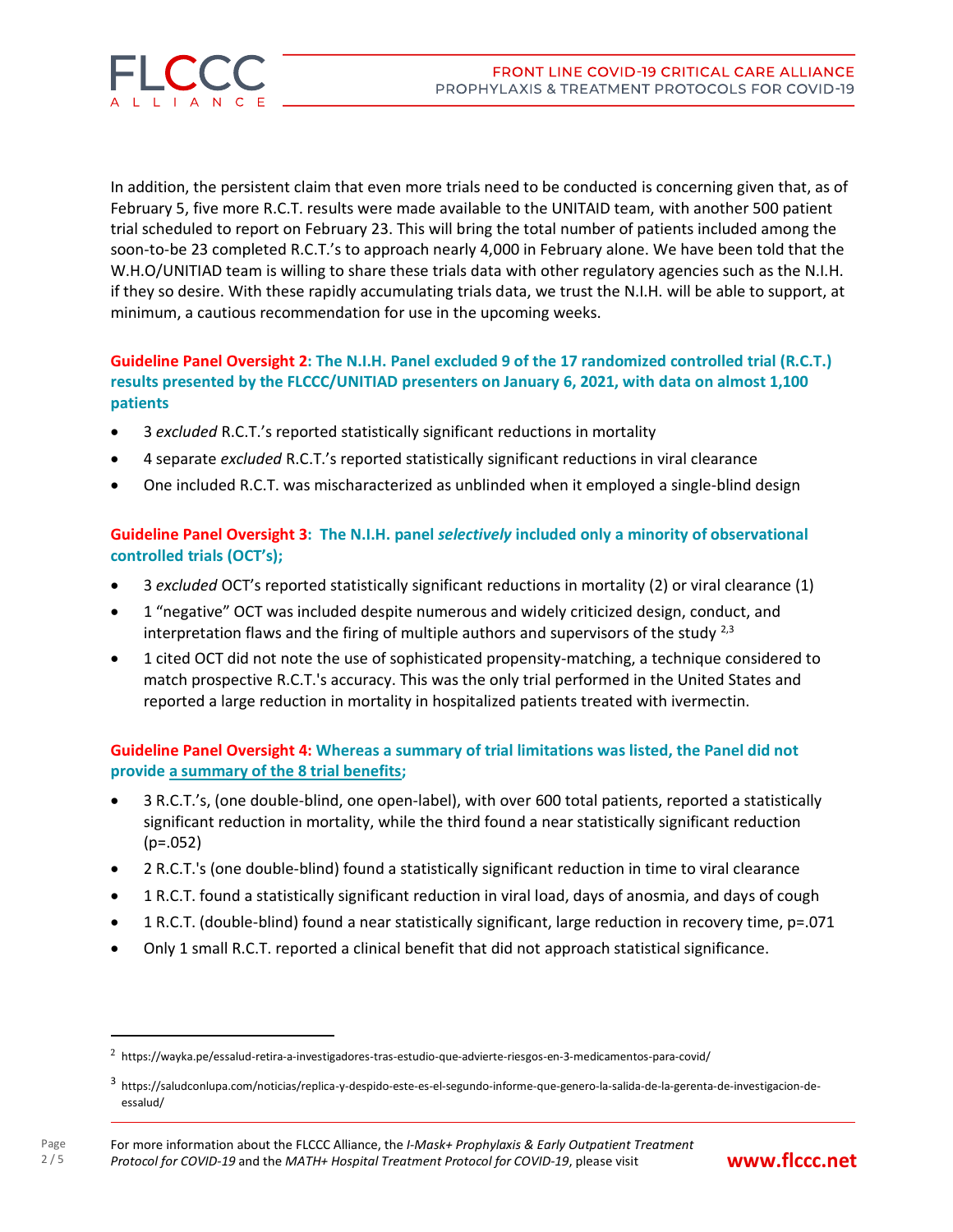

**Guideline Panel Oversight 5: The N.I.H. Panel did not perform a "meta-analysis" of the R.C.T.'s,** considered to be the highest and most robust form of medical evidence, more so than any single R.C.T. **can provide.**

- Fortunately, the UNITAID/W.H.O consultant team and the BIRD group have done so. Both expert teams have found that meta-analyses of R.C.T.'s studying the use of ivermectin in COVID-19 leads to;
	- o Statistically significant reduction in the time to viral clearance
	- $\circ$  Statistically significant reduction in the duration of hospitalization or time to clinical recovery
	- o Statistically significant reduction in mortality rates (75% absolute reduction in risk of dying)

**Guideline Panel Oversight 6:** On January 6, the FLCCC was asked by the N.I.H. Panel to submit all newly available ivermectin data going forward. On January 26, the FLCCC emailed the Panel a recently completed manuscript by the analysts Chamie et al. Their study analyzed vast amounts of publicly available (and verifiable) epidemiologic data which reported conclusive evidence (via the ruling out of multiple possible confounders) that widespread ivermectin distribution campaigns repeatedly and closely preceded large reductions in both COVID-19 cae-fatality rates and "excess deaths" measured in many regions of Peru and other countries. The FLCCC considers this manuscript to be a historic, landmark paper and a must-read for all public health officials, given that it demonstrates the population-wide role that ivermectin can play in bringing about control of the pandemic. The FLCCC Alliance asks that the Panel review and include comment on this study's methods and conclusions.

**Guideline Panel Oversight 7:** The N.I.H. Panel does not recognize the rapidly growing list of national and regional health ministries and institutions across the world that, based on the totality of the available evidence, have, in contrast to the Panel, *recently* (list below) decided to incorporate ivermectin into treatment guidelines to decrease deaths and case counts.

Slovakia – National Treatment Guideline (1/26/21) Urgent Care Chain, South FL Bulgaria- National Treatment Guideline Numerous Tele-Health Providers Peru – National Treatment Guideline (1/8/21) Brockton Hospital, MA Japan - Tokyo Medical Association (2/9/21) **Broward Health System, FL** Mexico – Social Security Institute Respiratory Disease (2/3/21) United Memorial, TX Belize - National Treatment Guideline (12/18/20) Dayton VA Hospital, OH South Africa – Health Products Regulatory Association (1/27/21) Univ. Tennessee, Knoxville, TN Zimbabwe – National Ministry of Health (1/28/21) Lincoln Hospital, WA North Macedonia – National Health Minister (1/15/21) 7 SNFs, Buffalo, NY Uttar Pradesh, India – Treatment Guideline (pop. 234 million -9/3/21) 7 SNFs, Virginia State of Bihar, India - Treatment Guideline (pop. 122 million - 8/21) Lexington Med. Ctr., S.C. Egypt- National Treatment Guideline (11/30/20) DeTar Hospital, TX Guatemala - National Treatment Guideline (1/23/21) Citizens Med Ctr., TX Nicaragua– National Treatment Guideline (1/25/21) Mission Hospitalists, Trenton, NJ State of Chiapas, Mexico (8/1/20) 23 ALFs, Southern US Jamaican Medical Association (2/26/20) Pampa State, Argentina (2/26/20

### **International United States**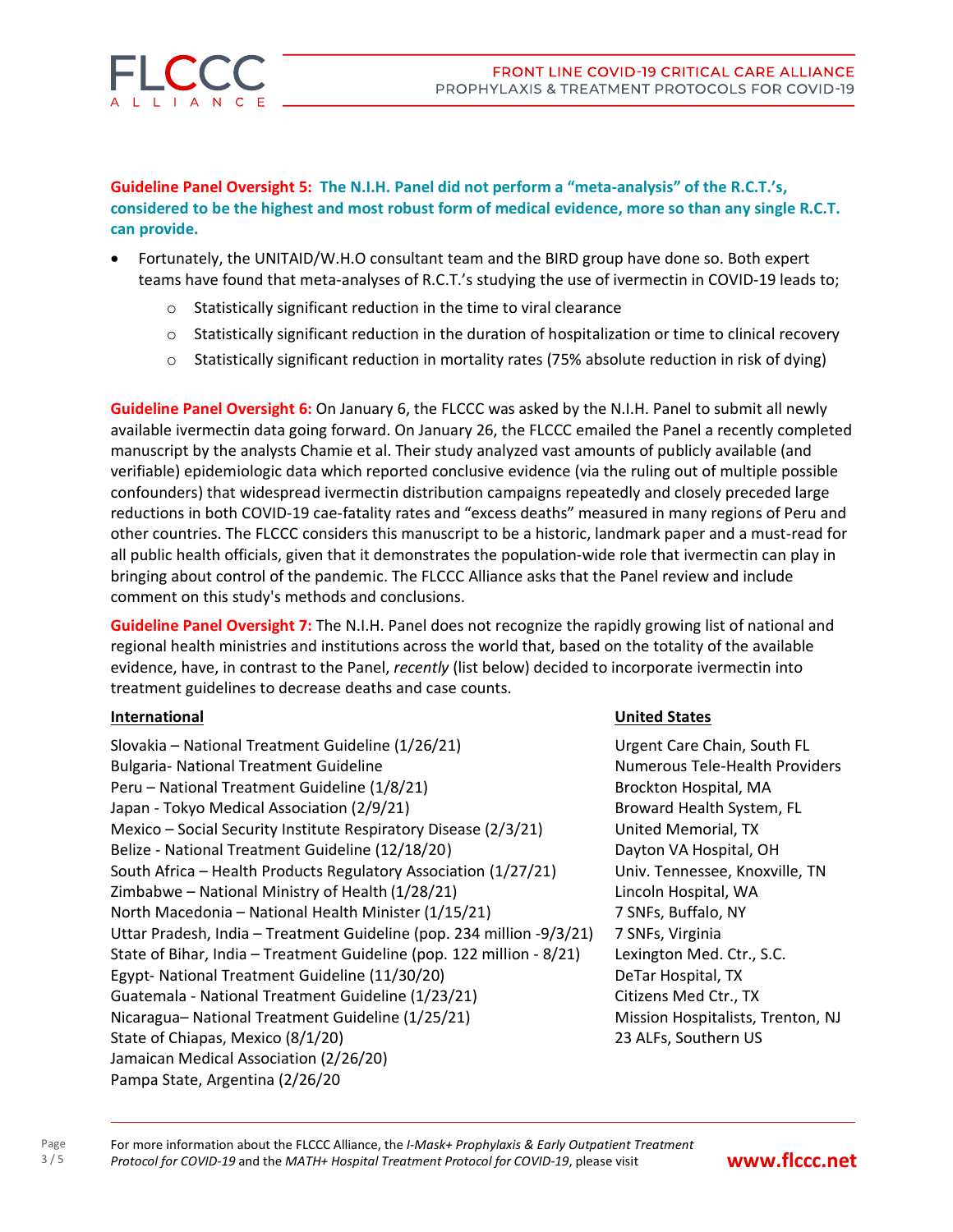

**Guideline Panel Oversight 8:** The N.I.H. Panel continues to publish the now disproven theory "*suggesting that ivermectin doses up to 100-fold higher than those approved for use in humans would be required."* This concern was addressed by Dr. Paul Marik during the FLCCC presentation to the Panel on January 6. He presented more recent data from Caly and Wagstaff's recent experiment which used lung alveolar cells instead of monkey kidney cells. Their lab is now reporting an estimated "IC<sub>50</sub>" that standard doses of ivermectin easily exceed. We suggest the Panel communice with these researchers if verification is needed.

**Guideline Panel Oversight 9:** The N.I.H. Panel continues to suggest that the 17 available R.C.T.'s are "underpowered" or "small" based on their impression of the absolute number of included patients. We must remind the Expert Panel that although sample size is an important contributor to statistical "power", the most determinant variable is the *treatment effect size*. Ivermectin's treatment effects on time to viral clearance, time to clinical recovery, and mortality are of such magnitude that "large" sample sizes are not necessary to ensure the necessary low risk of Type I error. This can be evidenced by the majority of these supposedly "small" trials *repeatedly* finding differences in outcomes that reach a high level of statistical significance. The probability of such findings occurring *repeatedly* among trials from various centers and countries in the absence of a "true" large treatment effect is near nil. The N.I.H. Panel should be aware that the UNITAID team's "*current calculated probability that ivermectin's measured effects on survival are due to chance* is *1 in 5,000".*

## **Conclusion**

In almost all of the over two dozen clinical trials of ivermectin in the treatment of COVID-19, repeated, large benefits in at least one important outcome is being reported. These benefits make ivermectin unique amongst COVID-19 therapeutics, given no other medication has simultaneously shown impacts on prevention of transmission, viral clearance, time to clinical recovery *and* survival. Further, the dosedependent impacts on time to viral clearance (an objective outcome), provides an additional, unassailable pillar of evidence that ivermectin has highly potent anti-viral properties. It is impossible to argue of a task more important than verifying that the repeated reductions in morbidity and mortality among the now almost two dozen randomized controlled trials are scientifically valid given the N.I.H. Panels repeated concerns of study quality.

The FLCCC thus recommends that an institution as expert and well-resourced as the N.I.H., capable of participating in a project with the scope and success of Operation Warp Speed, should assign further resources and manpower to gather the critical "incomplete" details that other teams have amassed. This can be easily accomplished by forging a closer collaboration with either the large UNITAID/W.H.O research team or the recently formed BIRD panel, given that both expert groups have amassed and closely analyzed these critical trial details. Both groups have stated they are willing to share trials data with and/or present to any public health regulatory agency upon request.

Similarly, the N.I.H. could and should assemble a team of epidemiologists to independently validate the analyses by Chamie et al which unequivocally demonstrate the near immediate population-wide effects of ivermectin distribution campaigns in reducing case fatality rates and excess deaths to near pre-pandemic levels in the many regions in which these events took place. It is our opinion that further efforts in